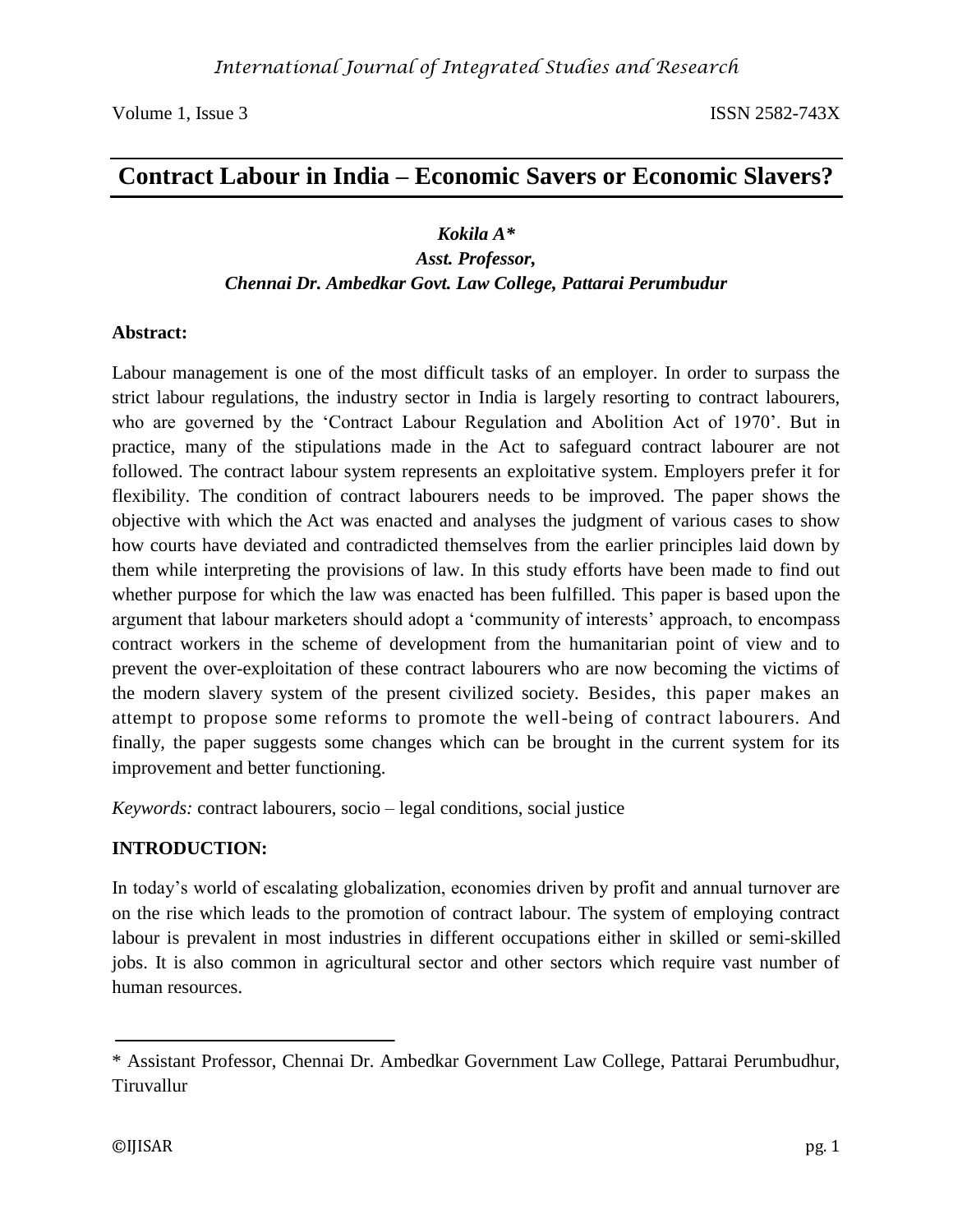Contracting is an important process in any enterprise. Contracting helps in improving the bottom-line with keeping the liabilities limited. By 1990, a significant change in employment patterns resulted from a number of factors including technological advancements and the changes to work practices. Liberalization, Privatization and Globalization introduced change of business environment and increased competition among industries for survival. The rise of demand for specialized products, enhanced competition and the uncertainty about market growth are the major factors that prompt firms to adopt flexible labour practices.<sup>1</sup> Potential market capacity and availability of workforce attracted many foreign companies, representing the best brands of the world, to set up their offices in India, giving a tough competition to their competing companies. To compete in this customer-driven market economy, industries require flexibility in managing manpower. To meet these demands certain changes were brought by which the employers are increasingly choosing to supplement for their permanent workforce with contract labour hiring. The subsequent demand and growth of these contract labour hiring experienced by the industrialization growth has increased the workplace injuries and disease resultant workers. Efforts had been made to prevent the incidence of workplace injury and disease which alleviated the human suffering and reduce the financial costs to the labour hiring industry.

At present scenario, it is almost unavoidable for any employer not to avail services of contract labourers. The amount of work done by these contract labourers are invariably more than that done by similarly employed permanent workmen in the similar sector. If the use of contract labourers are banned and strictly enforced, almost eighty per cent of the industries, especially public sector industry jobs can be affected. This is not only because managements practices alone, but because the provisions of the Contract Labour (Regulation and Abolition) Act, 1970 and the Contract Labour (Regulation and Abolition) Central Rules, 1971 which do not comply with the industrial provisions.

Indian labour laws are based upon social justice and not on industrial justice and equity. An industry should attempt to be in conformity to the laws as much as possible as also the management principles, in order to avoid embarrassing and expensive penal action by the enforcing authority. While economic factors like cost effectiveness may justify system of contract labour, concept of social justice call for its abolition or regulation.

#### **CONTRACT LABOUR MEANING:**

Contract Labour is one of the acute forms of unorganized labour. Under the system of contract labour workers may be employed through contractor on the contract basis. Workmen shall be deemed to be employed as "contract labour" or in connection with the work of an establishment when he is hired in or in connection with such work by or through a contractor, with or without

<sup>&</sup>lt;sup>1</sup> Shyam Sundar K R, "Contract Workers: The Need For 'Community Of Interest' Perspective", The Indian Journal Of Labour Economics, Vol. 50, No. 4, 2007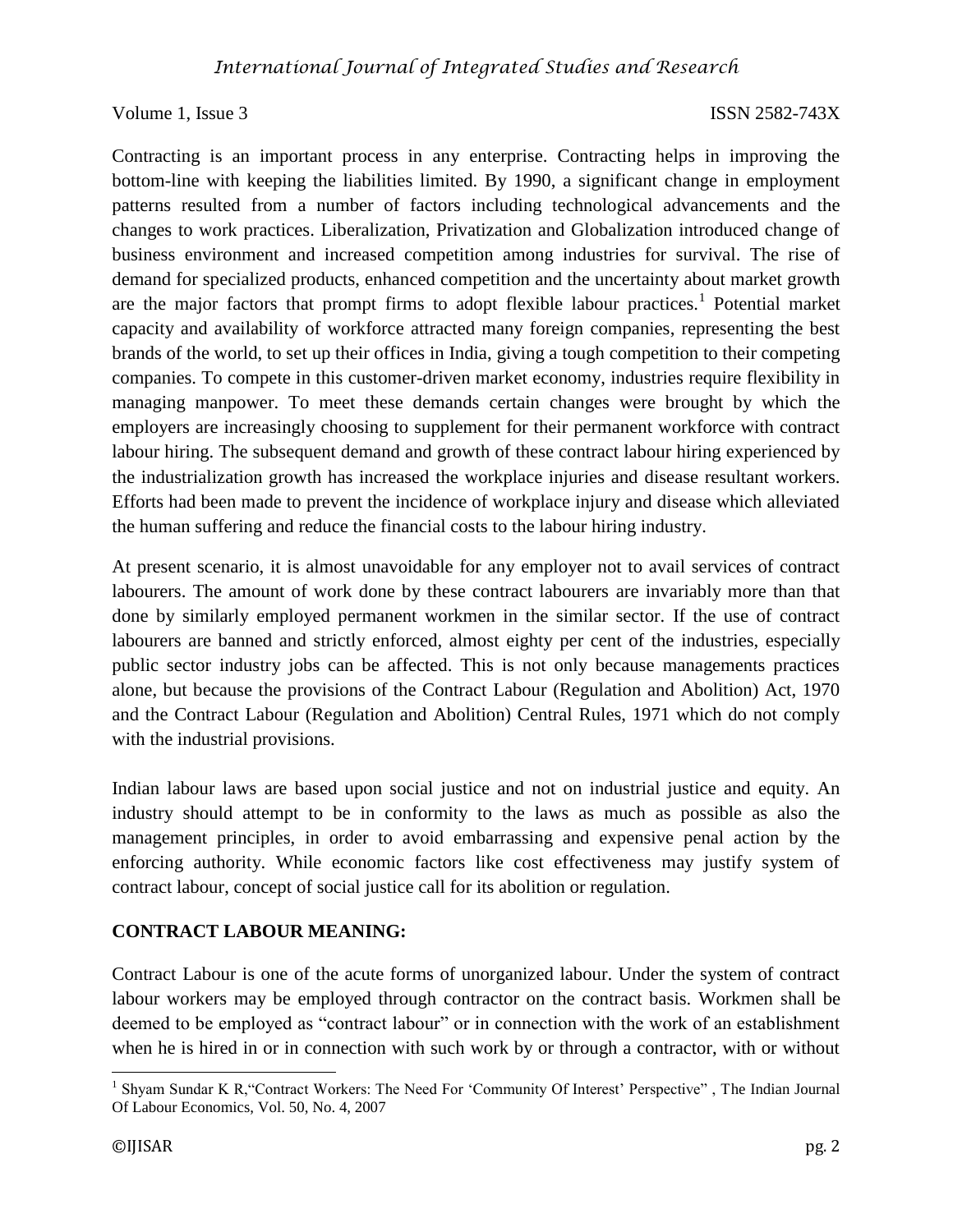the knowledge of the principal employer. In this class of labour the contractors hire men who do the work on the premises of the employer, known as the principal employer but are not deemed to be the employees of the principal employer. The range of tasks performed by such contract workers varies from security to sweeping and catering and is steadily increasing. It has been felt, and rightly too, that the execution of a work on contract through a contractor who deployed the contract labour was to deprive the labour of its due wages and privileges of labour class.<sup>2</sup>

The idea of contract labour can easily be understood from the following example: If it is assumed that A is an industrialist who wants to build a factory for which he hires an individual, B to get the job done. B, in turn hires other people X, Y and Z to work on building the factory. It is worth noting that that X, Y and Z need not necessarily be hired by B with the consent of A. A may not even know about this contract but B acting as a mediator has entered into a contract with the aforementioned individuals to get A's work done. These people X, Y and Z who have no direct contact or relationship with A are referred to as the 'contract labourers'.

# **CRUCIAL POSITION OF CONTRACT LABOURERS:**

The contract worker is a daily wager or the daily wages are accumulated and given at the end of the month. The industries justify contract labour on the grounds that the requirement is temporary or seasonal. Nonetheless, there are ready instances of contract labour being deployed for tasks as security, sweeping and cleaning, though it is difficult to comprehend how these tasks are temporary and do not justify full time regular employees.<sup>3</sup> The managements try to by-pass the provisions of social legislations unless they are legally trapped or forced by circumstances, while the judiciary has always upheld the concept of social justice, dignity of human rights and worker's welfare.

The practice of employing labour through contractors and other agencies, thus, avoiding the direct nexus between the employers and their workmen, was very common. Thus, entire factories were farmed out to contractors requiring them to produce the goods in such factories through machinery owned by the employers, and thereafter, the goods were marked under the employer's brand name.

A workman is deemed to be employed as Contract Labour when he is hired in connection with the work of an establishment by or through a contractor. Contract workmen are indirect employees; persons who are hired, supervised and remunerated by a contractor who, in turn, is compensated by the establishment. They were paid much lower wages than they would be entitled to under direct employment. This system led to whole-scale exploitation of labour. Contract labour has to be employed for work which is specific and for definite duration.

<sup>&</sup>lt;sup>2</sup> Saharay H K , "Labour and Industrial Laws", Universal Law Publications (2014), p.563

<sup>3</sup> Sankaran T S, "Management of Contract Labour in India**",** (2004), p.34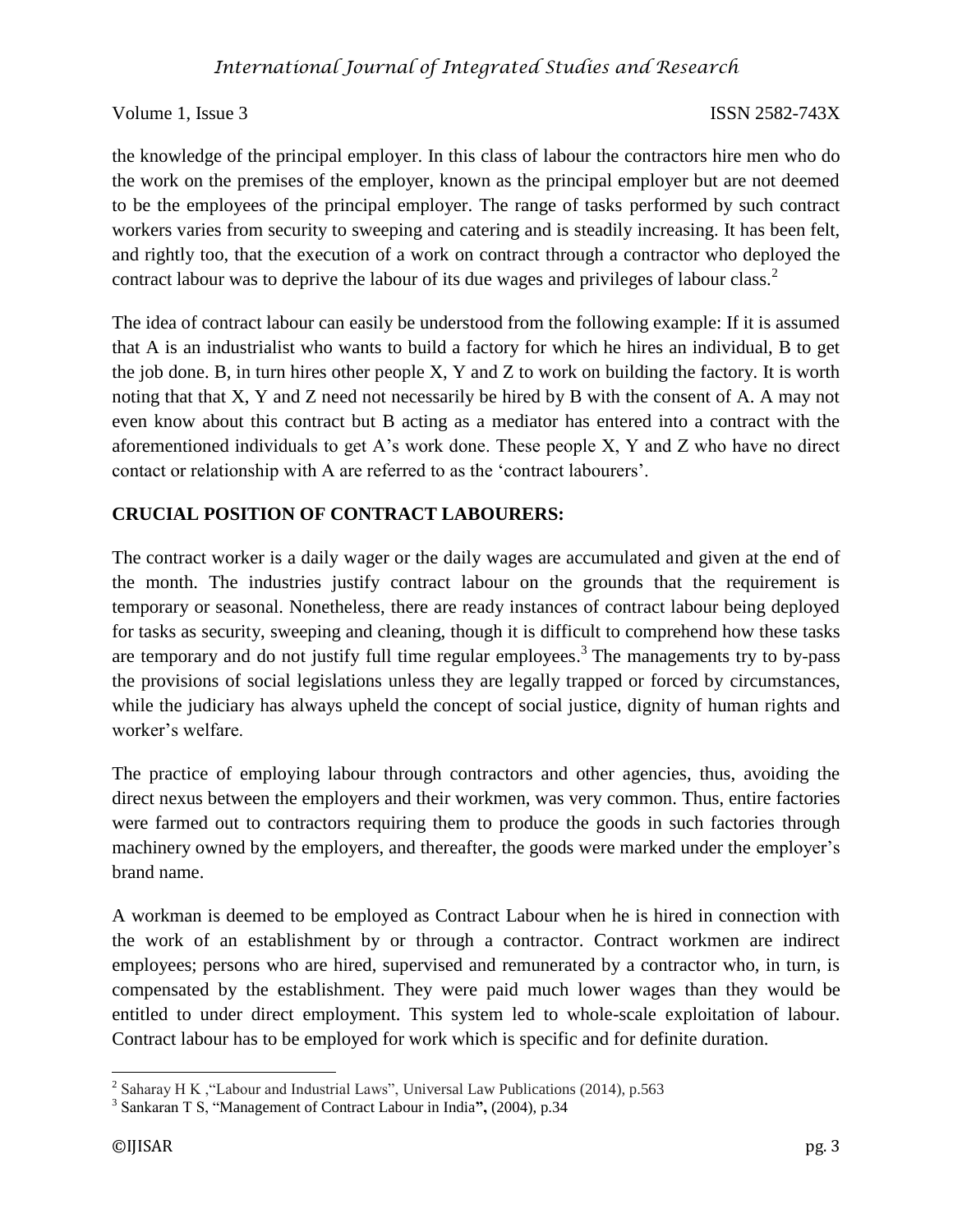# **CHARACTERISTICS OF CONTRACT LABOUR:**

- $\triangleright$  Inferior labour status,
- $\triangleright$  casual nature of employment,
- $\geq$  lack of job security and
- $\triangleright$  poor economic conditions<sup>4</sup>

# **REASONS TO PREFER CONTRACT LABOUR:**

Employers prefer to use contract labour for the following reasons:<sup>5</sup>

- $\triangleright$  employing permanent labour in such situations impose involuntary costs on the employers. The staffing companies provide ready-made and just-intime labour when required and withdraw them when not needed. It affords flexibility. Thus, the 'allocation' function is taken care of.
- $\triangleright$  it facilitates the 'matching' functions, i.e. the type of skills employers need is provided by contractors. It may be noted here that contract labour need not necessarily mean plain unskilled labour; it may involve a range of skills.
- $\triangleright$  the 'monitoring costs' for the principal employers are lowered significantly when they use contract labour. Monitoring imposes both money and real costs – real costs involve disciplinary action, litigation, indiscipline, union intervention, etc.
- $\triangleright$  The principal employer avoids fringe benefits like annual leave with wages, gratuity, bonus, etc. As is well known, nonwage costs and fringe benefits impose significant burden on the employers.
- $\triangleright$  it is often argued that contract labourers are more efficient than the regular workers. This is because of three factors. The staffing agencies monitor their work and will renew their contracts only if they are efficient. They work in diverse firms and contexts they acquire greater experience and learning effect is stronger in their case. Staffing agencies also in select cases impart skills The penalty for the contractor is high if work is performed shoddily and delayed as the principal employer will shift to another contractor in such cases.

# **HISTORICAL BACKGROUND OF CONTRACT LABOUR IN INDIA:**

Contract Labour has its root from time immemorial but the size of contract labour in India has significantly expanded in the post-independence period with the expansion of construction activity following substantial investment in the various Five-Year Plans. During the early period

 $\overline{a}$ <sup>4</sup> Verma N.M.P. and Awasthi I.C., "Contractual Employment in Indian Labour Management" (2010) p.158

<sup>5</sup> Shyam Sundar K R ,"Contract Workers: The Need For 'Community Of Interest' Perspective" , The Indian Journal Of Labour Economics, Vol. 50, No. 4, 2007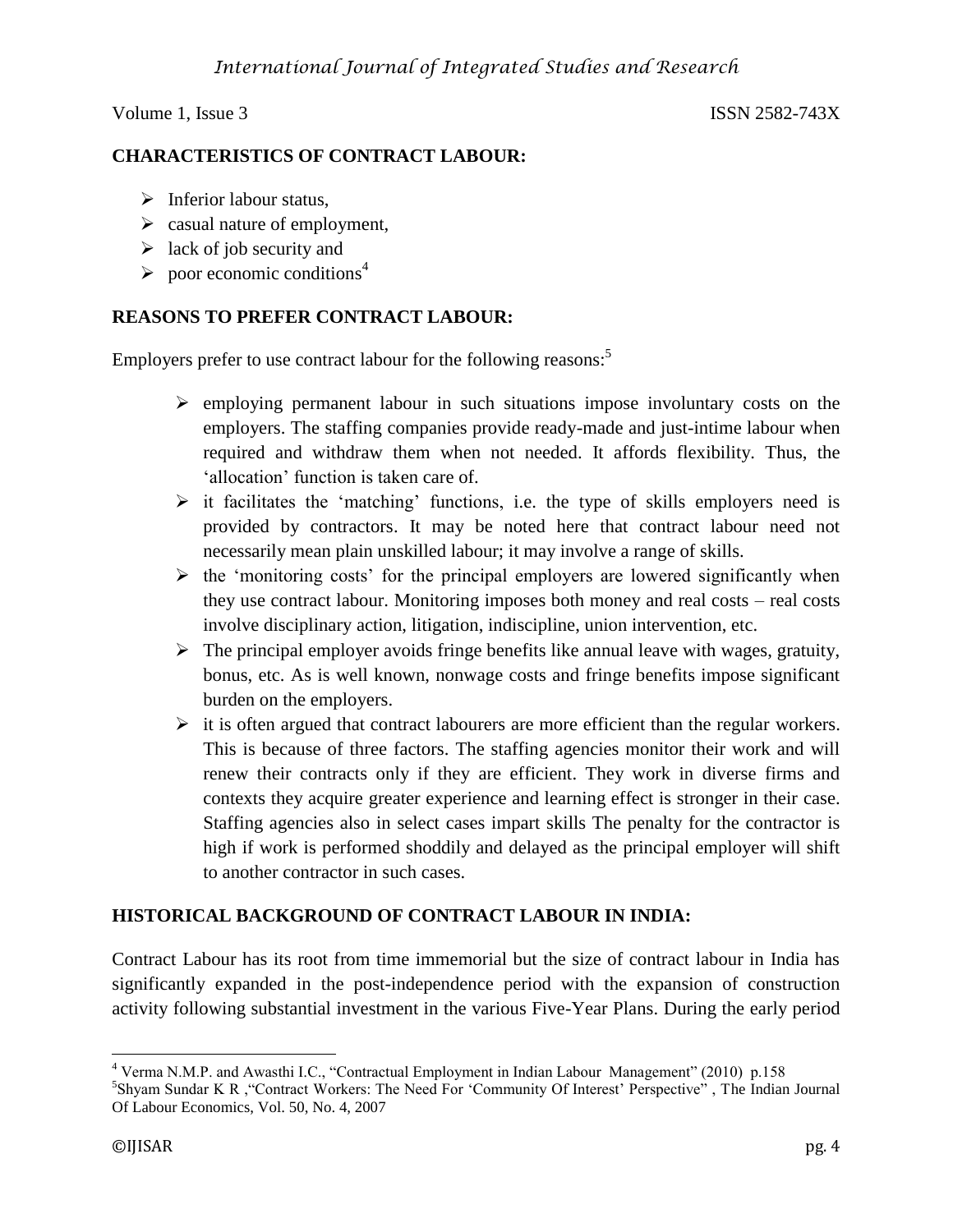of industrialization, the industrial establishments were always faced with the problems of labour recruitment. Low status of factory workers, lack of labour mobility, caste and religious taboo, language, etc., were some of the problems with which most of the employers in general and British employers or their representatives, in particular were not familiar. They were unable to solve these problems. Therefore, they had to depend on middlemen who helped them in recruitment and control of labour. These middlemen or contractors were known by different names in various parts of the country.

Contract Labourers were considered as exploited section of the working class mainly due to lack of organisation on their part. Due to this, **The Whitley Commission (1860)** recommended the abolition of contract labour by implication. Before 1860, in addition to the many disadvantages suffered by the contract labour, the Workman's Breach of Contract Act 1859 operated in holding them criminally responsible in the event of a breach of contract service. Following this, the Government constituted various committees to study the socio-economic conditions of contract labours. As a result of various recommendations from committees such as **The Bombay Textile Labour Enquiry Committee (1938)**, **The Bihar Labour Enquiry Committee (1941)**, **The Rega Committee (1946)** the scope of the definition of "workers" in the Factories Act (1948), the Mines Act (1952) and the Plantations Labour Act (1951), was enlarged to include contract  $labour<sup>6</sup>$ 

In the **Second Five Year Plan**, the Planning Commission stressed the need of improvement in the working conditions of contract labour and thus, recommended for a special treatment to the contract labour so as to ensure them continuous employment where it was not possible to abolish such type of labour.<sup>7</sup> It was discussed at various meetings of Tripartite Committees at which the State Governments were also represented and the general consensus of opinion was that the system of contract should be abolished wherever possible and practicable and that incase where this system could not be abolished altogether, the working conditions of contract labour should be regulated so as to ensure payment of wages and provision of essential amenities. Based on these views '**The Contract Labour (Regulation and Abolition) Act, 1970**' was passed by both the Houses of Parliament and received the assent of the President on  $5<sup>th</sup>$ September, 1970 and it came into force from 10th February, 1971.

#### **OBJECTIVES OF THE ACT:**

The main objective of the Act was to stop the exploitation of these labourers and to abolish the practice of contract labour where:

<sup>&</sup>lt;sup>6</sup> Federation, All India Organisation of Employer's "Industrial Relations and contract Labour in India", New Delhi, 2012.

 $7$  Report of the 'National Commission on Labour', 1969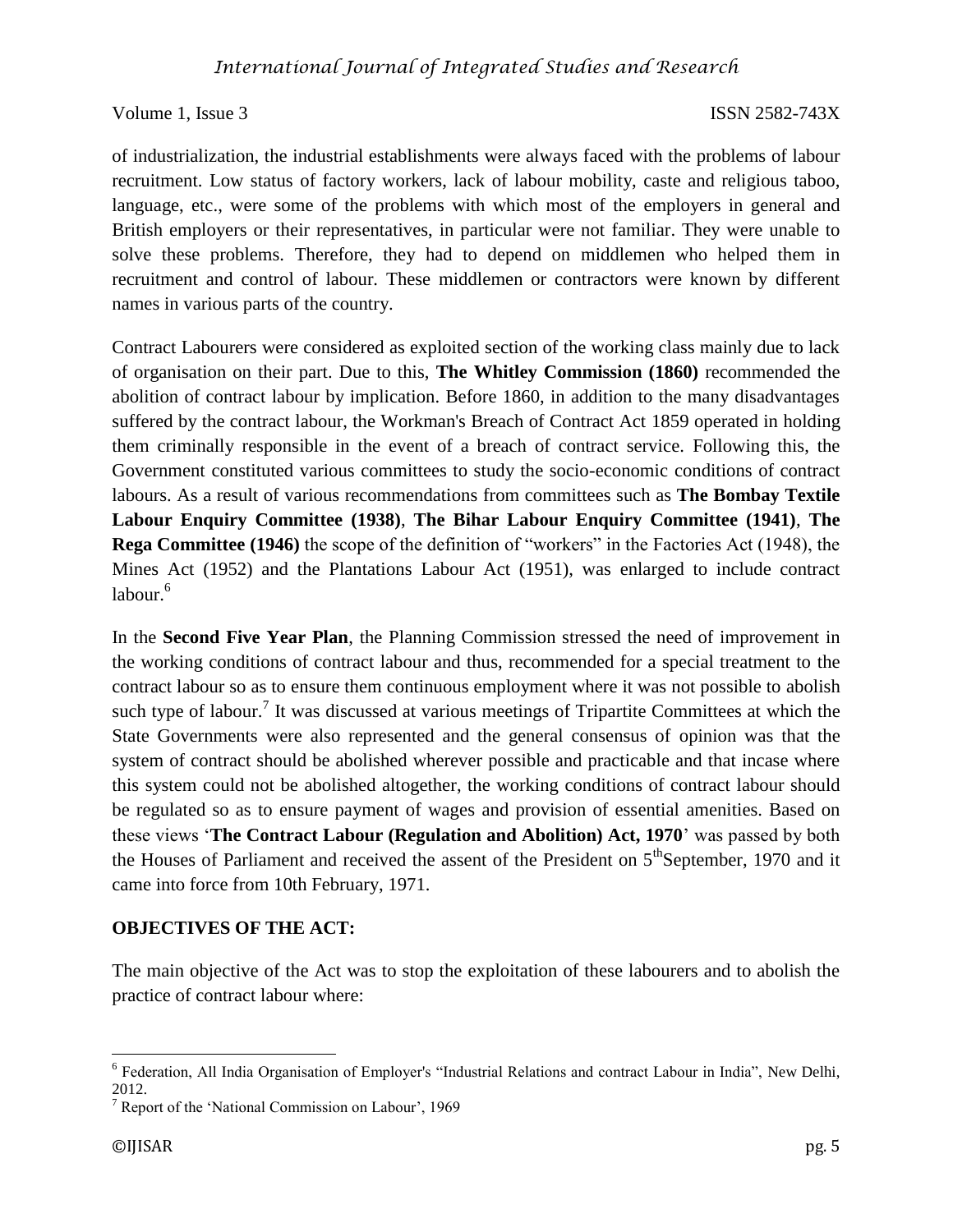- $\triangleright$  The work is of perennial nature.
- $\triangleright$  The work is incidental to and necessary for the work of the factory i.e. the principal activity of the industry e.g. work related to production.
- $\triangleright$  The work is of the nature that it can employ considerable number of whole time workmen; and
- $\triangleright$  The work can be done by ordinary or regular workmen.<sup>8</sup>

# **[CONSTITUTIONA](http://www.legalserviceindia.com/constitution/const_home.htm)L VALIDITY OF THE ACT:**

The benefits conferred by the Act and the rules are in their nature, social welfare legislative measures. There is a rational relation between the impugned Act and the objects to be achieved, and the provisions are not in excess of those objects. There is no violation of Article 14 of the Constitutional Law of India. The application of the Act does not amount to an unreasonable restriction on the rights under Art  $19(1)(g)$ . Moreover, the Contract Labour (Regulation & Abolition) Act 1970 is not a complete code on contract labour. The Act serves two purposes:

- i. regulations of conditions of service of workers employed by the contractor who is engaged by a principal employer; and
- ii. the appropriate government abolishing contract labour altogether in certain Central Government or by any appropriate government, provide that upon the abolition of contract labour, the said labour would be directly absorbed by the principal employer.

#### **SALIENT FEATURES OF THE ACT:**

#### **Application:**

The Act is applicable to an establishment of a Principal employer in which twenty or more workmen are employed. To constitute the number, not only are the workers employed by one contractor to be counted, but the total number of contract labour engaged by different contractors has to be counted. It does not apply to establishments in which merely work of an intermittent or casual nature is performed. However if such work was performed for more than one hundred and twenty days in the last one year or was of a seasonal character and was performed for more than sixty days in a year, then the act is applicable. $9$ 

 8 Standard Vacuum Refining Company v. Their Workman*,* 1960 SCR(3) 466

 $9^9$  Section 1(4) and Section 1(5) of the Contract Labour (Regulation and Abolition) Act, 1970.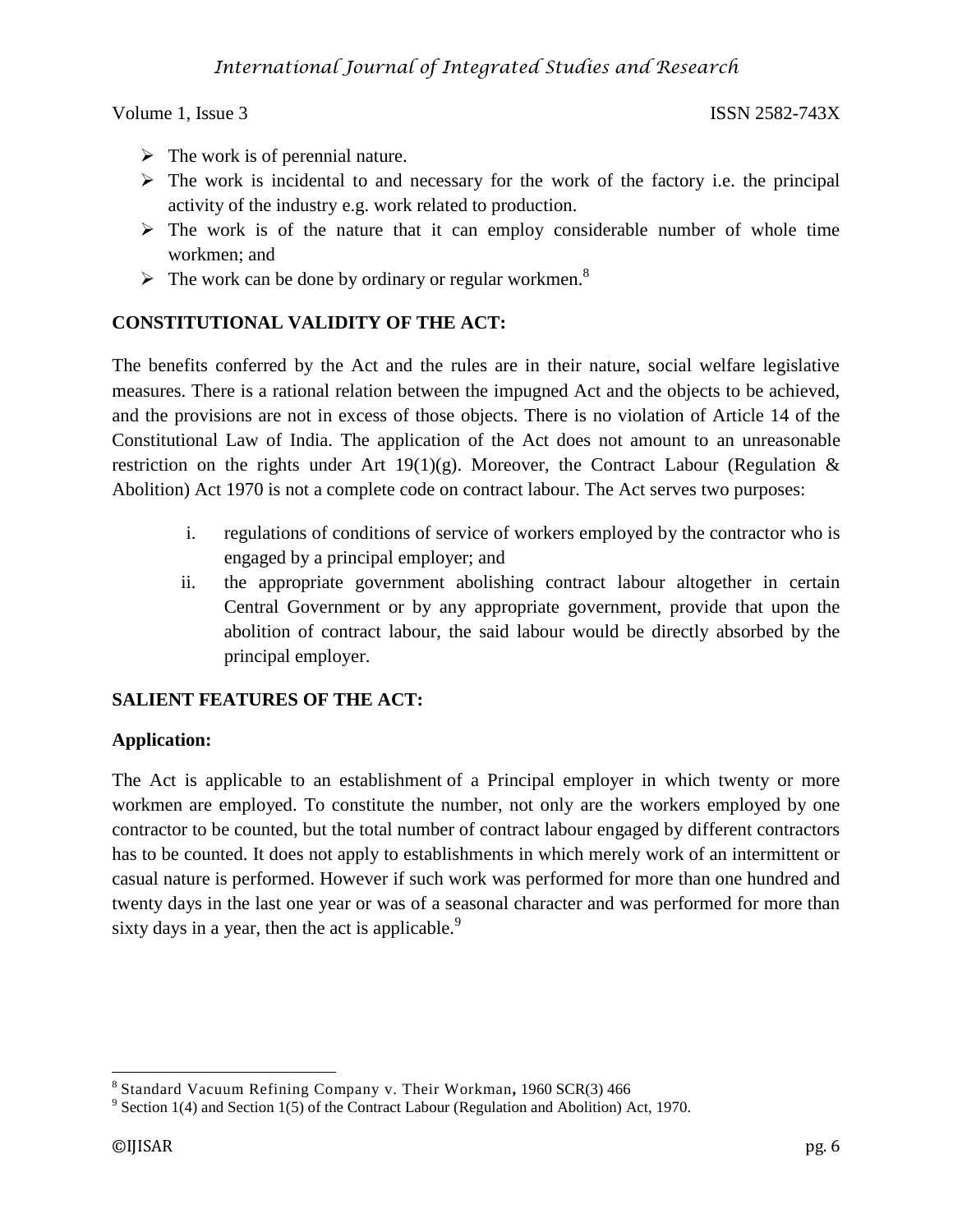#### **Appropriate Government:**

The jurisdiction of the Central and State Government has been laid down by the definition of the 'Appropriate Government' in the Act as amended in  $1986$ <sup>10</sup>

### **Contractor:**

The Act defines contractor as a person who undertakes to produce a given result for the establishment, other than a mere supply of goods or articles of manufacture to such establishment, through contract labour or who supplies contract labour for any work of the establishment.<sup>11</sup>In other words, contractor is the person supplying contract labour to an establishment undertaking to produce a given result for it. It is noteworthy that sub-contractors or 'piece wagers' also qualify as contractors who need to apply for the registration of the establishment and license.

### **Registration, Licensing and Prohibition:**

For the purpose of calculating the number of workmen employed, contract labour employed for different purposes through different contractors has to be taken into consideration. This Act does not apply to the establishments where work performed is of intermittent or seasonal nature. If a principal employer or the contractor falls within the purview of this Act then, such principal employer and the contractor have to apply for Registration of the establishment and license respectively.

The Act also provides for temporary registration in case the contract labour is hired for a period not more than 15 days. Any change occurring in the particulars specified in the Registration or Licensing Certificate needs to be informed to the concerned Registering Officer within 30 days of such change. From combined reading of Section 7 and Rules 17 & 18 of the Contract Labour (Regulation and Abolition) Central Rules, 1971 (hereinafter referred to as the Rules), it appears that the Principal employer has to apply for registration in respect of each establishment. Another important point to note is that a License issued for one contract cannot be used for an entirely different contractual work even though there is no change in the Establishment. The law mandates that every establishment to which the Act applies has to register with the registering

 $\overline{\phantom{a}}$ 

 $10$  Section 2(1)(a) of the Contract Labour (Regulation and Abolition) Act, 1970

 $11$  Section 2(c) of the Act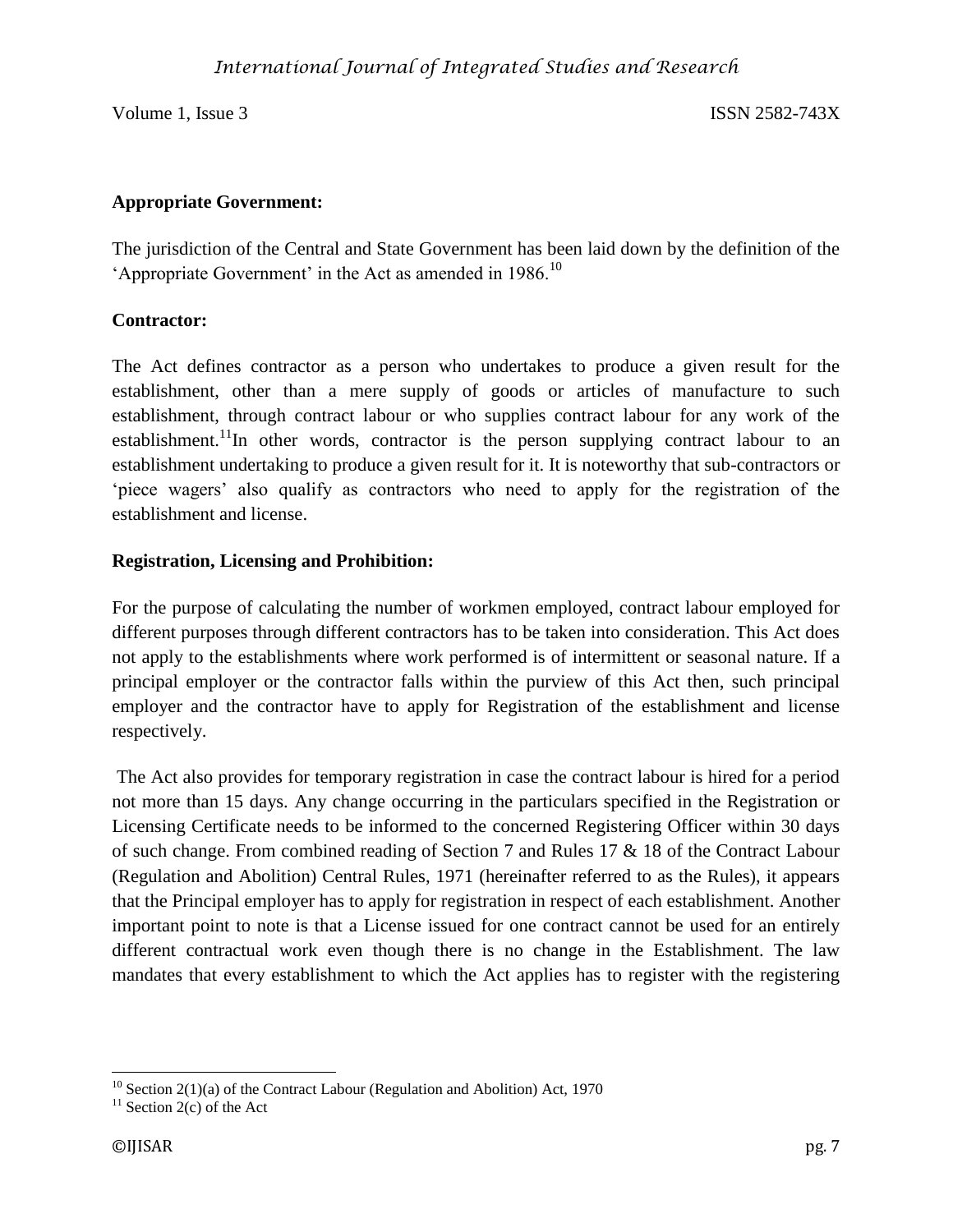officer. The government also has the power to prohibit employment of contract labour in any process, operation or other work in any establishment.<sup>12</sup>

The Act further stipulates that no contractor to whom the Act applies can undertake or execute any work through contract labour without having a license issued by the licensing officer. Failure to obtain a licence amounts to a criminal offence under Sections 16 to 21 of the Act read with Rules 41 to 62 of the Rules. $^{13}$ 

### **Welfare and Health Of Contract Labour:**

Regarding facilities to be provided to contract labourers, the Act stipulates that every contractor employing contract labour to whom the Act applies, has to provide canteen, restrooms, latrines, urinals, first aid facilities etc. If any such amenity for the benefit of the contract labour employed in an establishment is not provided by the contractor, such amenity has to be provided by the principal employer and the expenses incurred by the principal employer for doing so can be recovered from the contractor.<sup>14</sup>

### **Payment of Wages:**

Every contractor has been made responsible for payment of wages to each worker employed by him as contract labour. If the contractor fails to make payment of wages within the prescribed period or makes short payment, then the Principal employer shall be liable to make payment of wages in full or the unpaid balance due, as the case may be, to the contract labour employed by the contractor but he can recover the amount so paid from the contractor. A Principal employer is liable to compensate under-paid contract labour. The contract labour that performs same or similar kind of work as regular workmen will be entitled to the same wages and service conditions as regular workmen as per the Contract Labour (Regulation and Abolition) Central Rules, 1970.

#### **Penal Provisions:**

If the principal employer, to whom this Act is applicable, fails to get registered under the Act, such Employer cannot employ contract labour. For contravention of the provisions of the Act or

 $\overline{a}$ 

 $12$ . Section 10(1) of the Act

 $^{13}$  Section 12 of the Act

<sup>&</sup>lt;sup>14</sup> Section 20 of the Act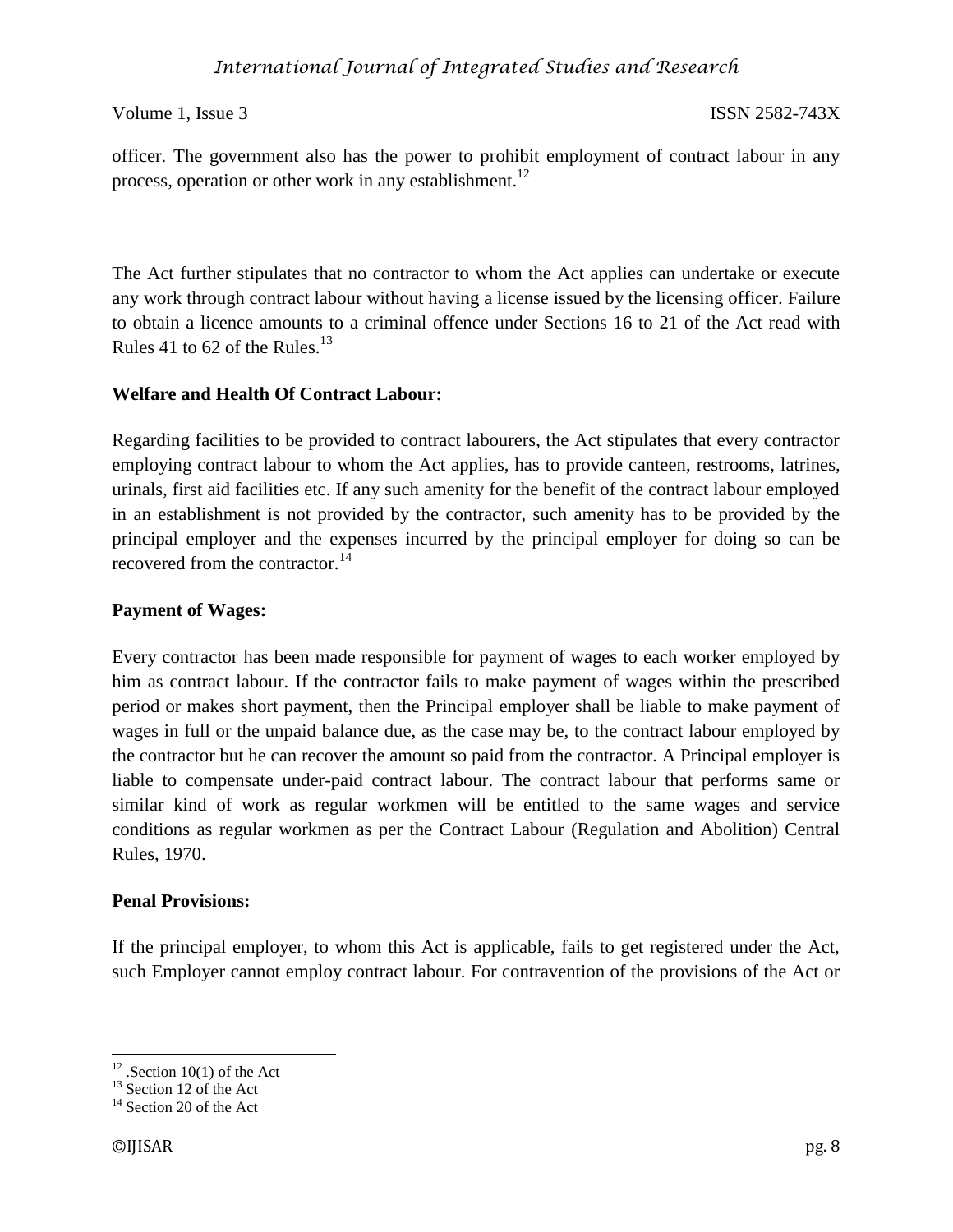any rules made thereunder, the punishment is imprisonment for a maximum term up to three months and a fine up to a maximum of Rs.  $1000$ <sup>15</sup>

### **Classification:**

Contract labour, in law, is classified in two categories – *bona fide* contract labour and *mala fide* contract labour. The former indicates that there is no bogus, sham or camouflage contract between the contractor and the principal employer. The latter, on the other hand, implies a contract where there is bogus or sham. When the contract is *bona fide*, the Government can abolish the contract labour under Section 10 of the Act. When the contract is *mala fide*, Industrial Tribunals are empowered to declare the contract workmen as the workmen of the principal employer. Such a declaration is given after lifting the veil and considering the factors such as control, supervision and direction by the principal employer and ascertaining as to how absolute and pervasive they are in nature. This depends upon the facts of each case.

# **JUDICIAL PERSPECTIVE:**

In Lionel Edwards Ltd. v. Labour Enforcement Officer it was held that the work site may or may not belong to the Principal Employer, but that will not stand in the way of application of the Act or in holding that a place or work site where industry, trade, business, manufacture or occupation is carried out is not an establishment<sup>16</sup>

In BHEL Workers' Association v. Union of India it was decdided that the Act is not confined to private employers but also applies to the government<sup>17</sup>

In Working Labourers on Salal Hydro Project v. State of J&K**,** the sub-contractors or 'piece wagers' also qualify as Contractors who need to apply for the registration of the establishment and license. Failure to obtain a licence amounts to a criminal offence under Sections 16 to 21 of the Act read with Rules 41 to 62 of the Rules<sup>18</sup>

In People's Union for Democratic Rights v. Union of India**,** it was observed that the Government's failure to perform its obligation amounts to violation of Article 21 of the Indian Constitution and labourers can enforce this right by way of writ petition under Article 32 of the Constitution.<sup>19</sup>

 $\overline{\phantom{a}}$ 

<sup>&</sup>lt;sup>15</sup> Section 23 & Section 24 of the Act

<sup>16</sup> (1977) 51 FJR 199 (Cal)

 $17(1985)$  1 SCC 630

 $18(1983)$  2 SCC 181

 $19$  (1982) 3 SCC 235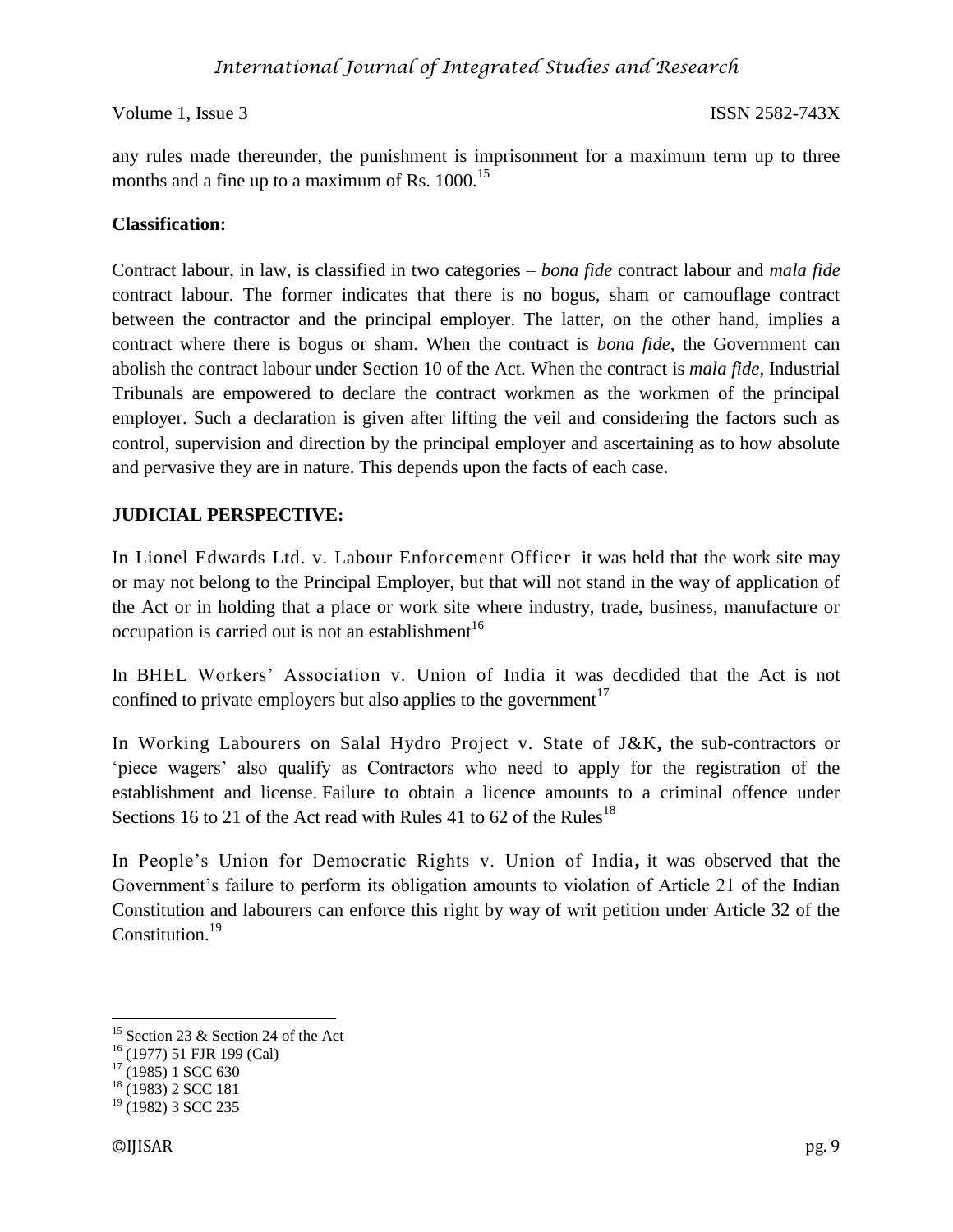The court in Ram Singh v. Union Territory of Chandigarh dealt with determining whether the contract was bona-fide or mala-fide. In this case, the contract employees, who were trained electricians, were employed on the substation to maintain supply of electricity. They claimed regularization of services under the Engineering Department of Administration. Here, the Court ruled that whether a particular contract is genuine, sham or camouflage can only be determined by the industrial forum since it involves a finding as to the inter se relationship between the administration, the Contractor and the contract employees.<sup>20</sup>

In R.K. Panda & Ors. v. Steel Authority of India Ltd., the Hon'ble Apex Court case held that the Act regulates contract labour but has never proposed to abolish it entirely.<sup>21</sup> The primary object of the Act can be taken as to save the contract labourers from exploitation. However, the right to be absorbed by the employer directly is neither proposed nor mentioned in the Act.

In Dena Nath v. National Fertilizers Ltd., the court gave the judgement that abolition of contract labour doesn't imply their absorption by the principal employer.<sup>22</sup>

In Air India Statutory Corporation v. United Labour Union and Ors. celebrated verdict, the Supreme Court held that that if the Appropriate Government abolished contract labour in a particular work or occupation in any establishment, business or industry, then the workers who had been employed to do that particular work in the establishment or industry would automatically become the workers of the principal employer from the date of the notification of such abolition.<sup>23</sup> It amended the earlier law laid down in the case of Gujarat State Electricity Board Case.<sup>24</sup>

Delivering this renowned verdict in Steel Authority of India Limited and Ors v. National Union Water Front Workers and Ors, Court ordered to answer the question raised before it, acted solely on the basis of the words of the Act, and tended to curtail the right of contract workers. It held that upon abolition of contract labour by the government in exercise of the powers under Section 10 of the Act, there cannot be automatic absorption of such contract labour into the direct employment of the Principal Employer.<sup>25</sup>

By this judgment in Steel Authority of India Limited and Ors v. National Union Water Front Workers and  $\text{Ors}^{26}$  the contrary view of the Supreme Court in the Air India Case has been specifically overruled<sup>27</sup>

 $\overline{\phantom{a}}$ 

 $20$  (2004) 1 SCC 126

 $21 \overline{)}$  1994 5 SCC 304

 $22$  (1992) 1 SCC 695

 $23$  1997 (9) SCC 377

<sup>&</sup>lt;sup>24</sup> Gujarat Electricity Board v. Hind Mazdoor Sabha, (1995) 5 SCC 27

 $25$  (2001) 7 SCC 1

<sup>26</sup> supra note 25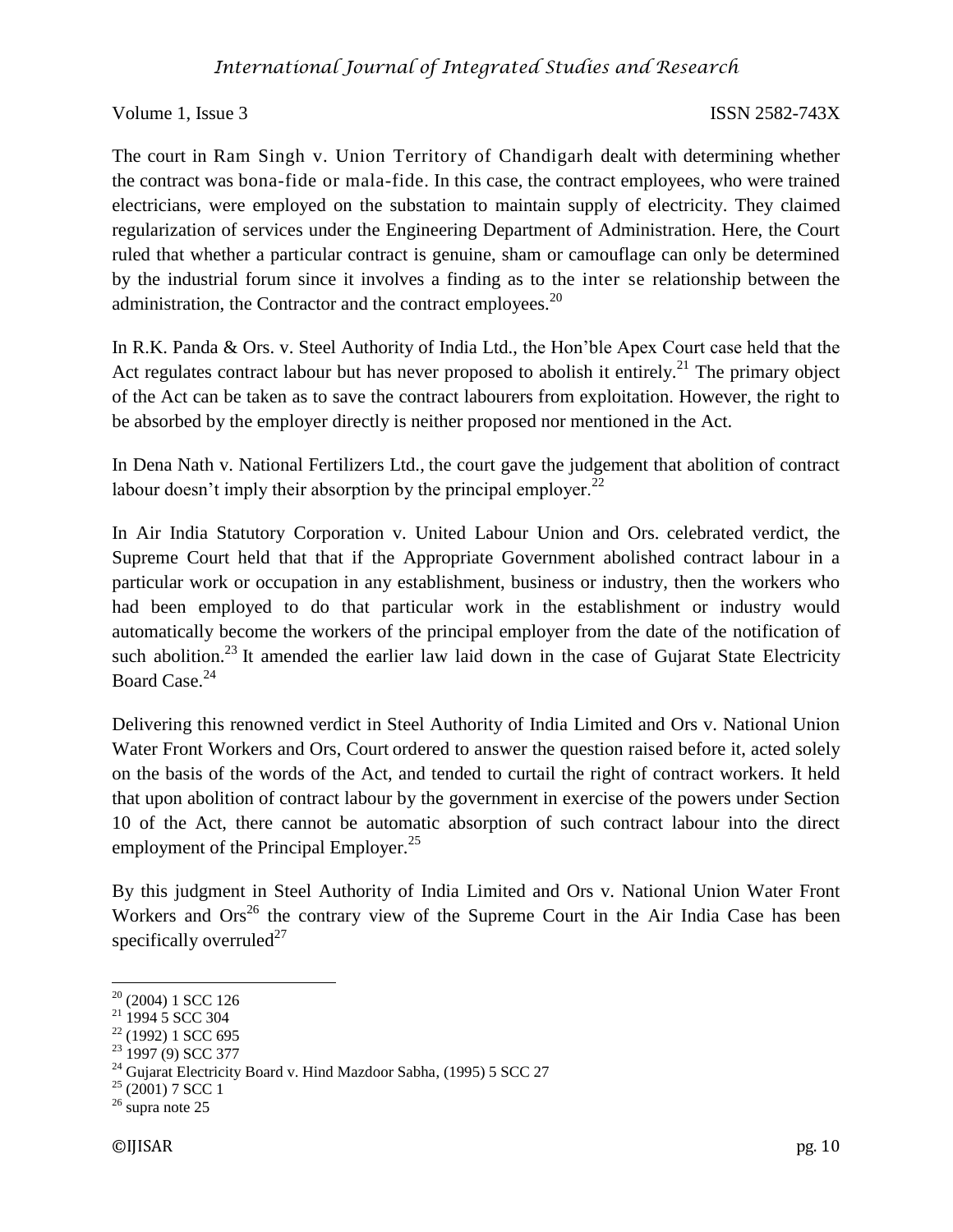These regular deviations have made the law confusing for the employers and haven't been able to grant relief to the contract labour. With the introduction of and globalization in India, the use of contract workers was made as necessity in every establishment. In order to produce cheaper products & compete effectively in the market, organizations started using contract labour even in their core activities. Employers also favoured contract workers as a means to achieve flexibility because they didn't had to commit to permanent employees and the associated higher non-wage costs. So, gradually the number of contract workers increased in every sector.

From the above case analysis it can be easily inferred that the Courts have not developed a steady attitude towards the above issue. The reason for this is the Act itself, because it lacks provisions regarding the same. The Courts therefore faced a problem and in some of the judgments gave their decision solely based on the basis of the provisions given in the Act while others gave decisions based on the object of the Act i.e. to protect these labourers from exploitation. Now if the object had to be achieved the Act should have been more expressive otherwise these labourers may keep on being exploited.

#### **NEED FOR REFORM:**

It is clear that many labour laws including the Contract Labour (Regulation and Abolition) Act, 1970 are projected by the State as symbolic pieces of inspirational legislation to portray that India is an enlightened society and cares for its working masses. But many do not know the empirical realities underlying the working of this branch of social legislation. All those who wish to ensure a system of social justice for working people would suggest that we need to look at several aspects of the non-enforcement of these laws in practice. Most contract workers do not have unions or have weak unions to protect their interests, and therefore they hardly enjoy any countervailing power against the contractors and the principal employers. And unions of the core workers are not willing to expose industrial disputes related to contract workers concerned. If some try to do so, the management often asks whether the constitution of their union provides for such an exposal. They normally do not think of amending their union constitution so as to take up the contract labourers case. That is certainly not an easy task.

Consequently, in most cases the contract labour is not even able to fight for its legal rights as they are not organized nor does the legal framework quite support them; they remain in constant fear of job insecurity. This situation justifies increasing state role in ensuring a just treatment to contract labour through legislative amendment. Even the International Labour Organization (ILO) has now adopted 'decent work' as one of its key goals. The ILO has emphasized four issues to be focused at in this regard: work content; rights at work; security of employment; and representation and dialogue.

 $\overline{\phantom{a}}$  $^{27}$  Air India Statutory Corporation v. United Labour Union and Ors. 1997 (9) SCC 377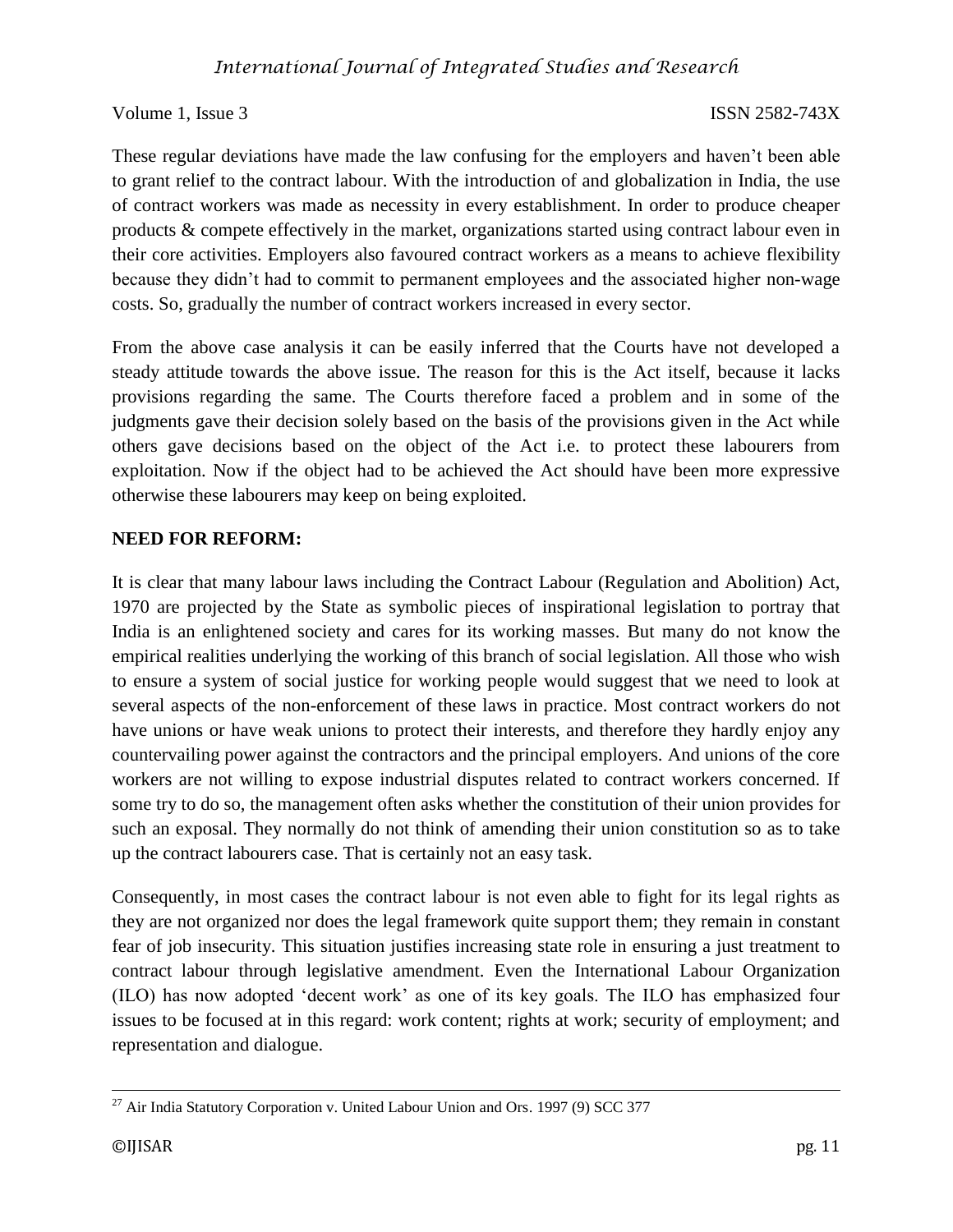Contract labour does not get even get any gratuity under the Payment of Gratuity Act, 1972 as the principal employers frequently change contractors with the labourers remaining the same for various reasons. This is happening in a large number of companies. Since most employers employ contract labour even in core operations, there is a need to block this loophole through legislative action at the Central level. These contradictions visibly show the amount of instability that persists among contract labourers as they do not have any job security and are exploited in terms of wages and working conditions. In spite of the steps taken by the Parliament to promote the wellbeing of contract labourers, some problems still persist in the industrial sector, which are yet to be overcome. This can rightfully be achieved only by means of legislative measures. Hence it is the right time to reform the laws concerning with contract labourers to protect them from these social injustice.

#### **CONCLUSION:**

Right from the adoption of the new economic policy in India, it is clearly seen that there is a tendency amongst more and more organizations to employ contract labour. The problem has assumed amazing proportions. Some of India's key industries, such as cement, iron and steel, cotton textiles and jute, rely on contract labour for as many as four out of every five workers. It is not only the economic growth that we cherish in our Constitution as a main goal. We also have to build an enlightened society based on social, economic and political justice.

A realistic implementation of this thinking in relation to contract labour is possible if a central legislation is brought prohibiting employment of contract labour in core operations And, the implementation of the Act should be reviewed with the help of the committees consisting of labour department officials and workers representatives, NGOs and the friends of labour.

The companies are looking to become more and more competitive by the day. This has led to the increased usage of contract labour by the organizations and has enormously increased the exploitation of contract workers by contractors and organizations. Organizations are indulging in unfair labour practices and in certain cases are not even performing their statutory obligations inducing discontentment among contract workers which has led to major contradictions. Though the Contract Labour (Regulation and Abolition) Act, 1970 has been enacted for regulation and abolition of contract labour, it can be observed that its objective hasn't been fully achieved.

Poor framing of certain sections has created ambiguities in the eyes of the judiciary and has resulted in multiple interpretations of law. So it is high time that the government to introduce new amendments to Act and clear the ambiguities. Introducing provisions to provide some sort of relief to contract workers in case of abolition of contract labour from the establishment and by making sure that the organizations stringently follow the law, the legislators can reduce the disparities in the wages of permanent and contract workers. If the Contract Labour (Regulation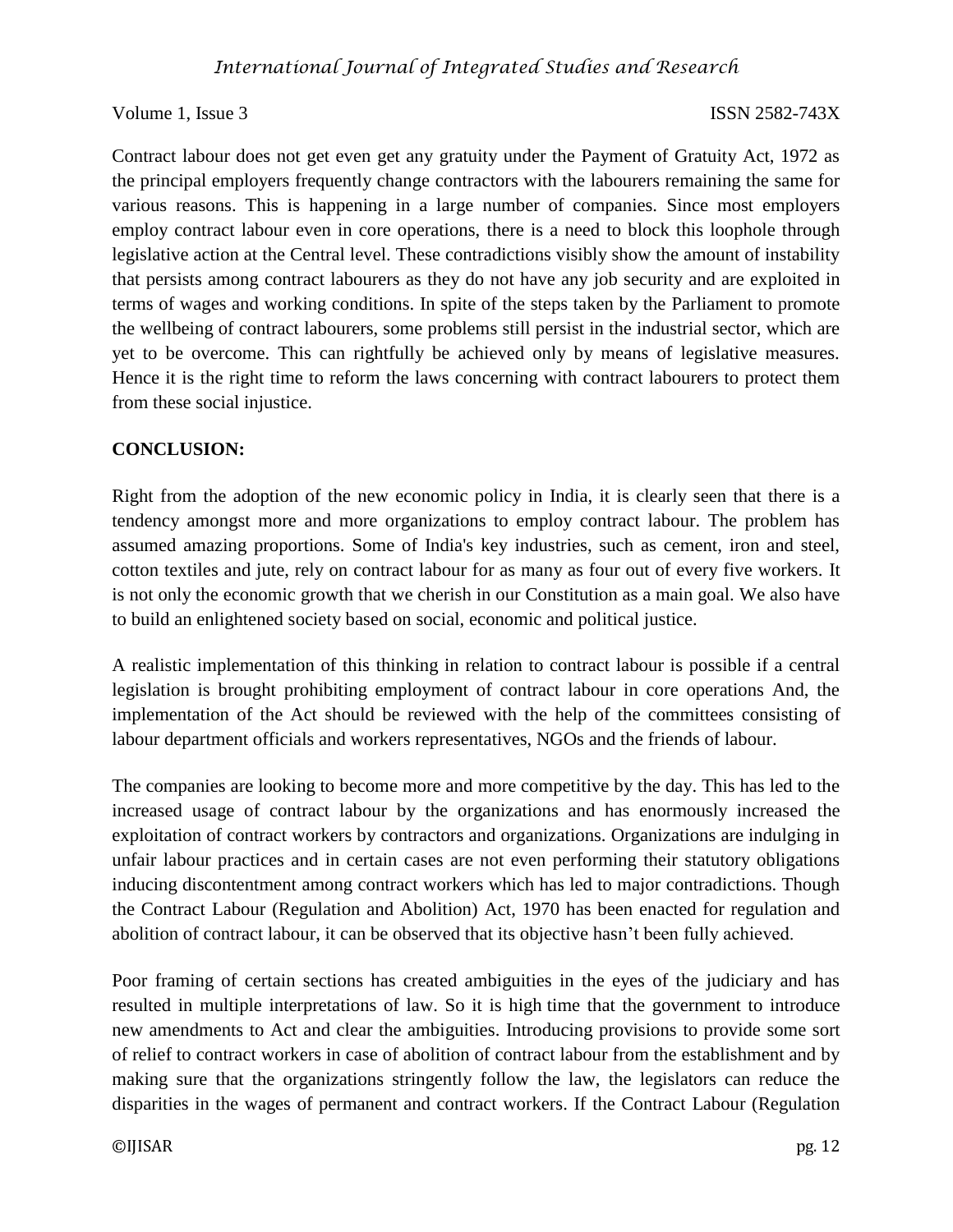and Abolition) Act, 1970 cannot provide any sort of benefit or relief to the less privileged "Contract Labour", it would defeat the very purpose for which this law was enacted. The attitude of the State, Employer, Trade Union and the Judiciary has to be sympathetic to the contract workers, to enable them the enjoyment of their human and constitutional rights. An early positive action in this direction is imperative.